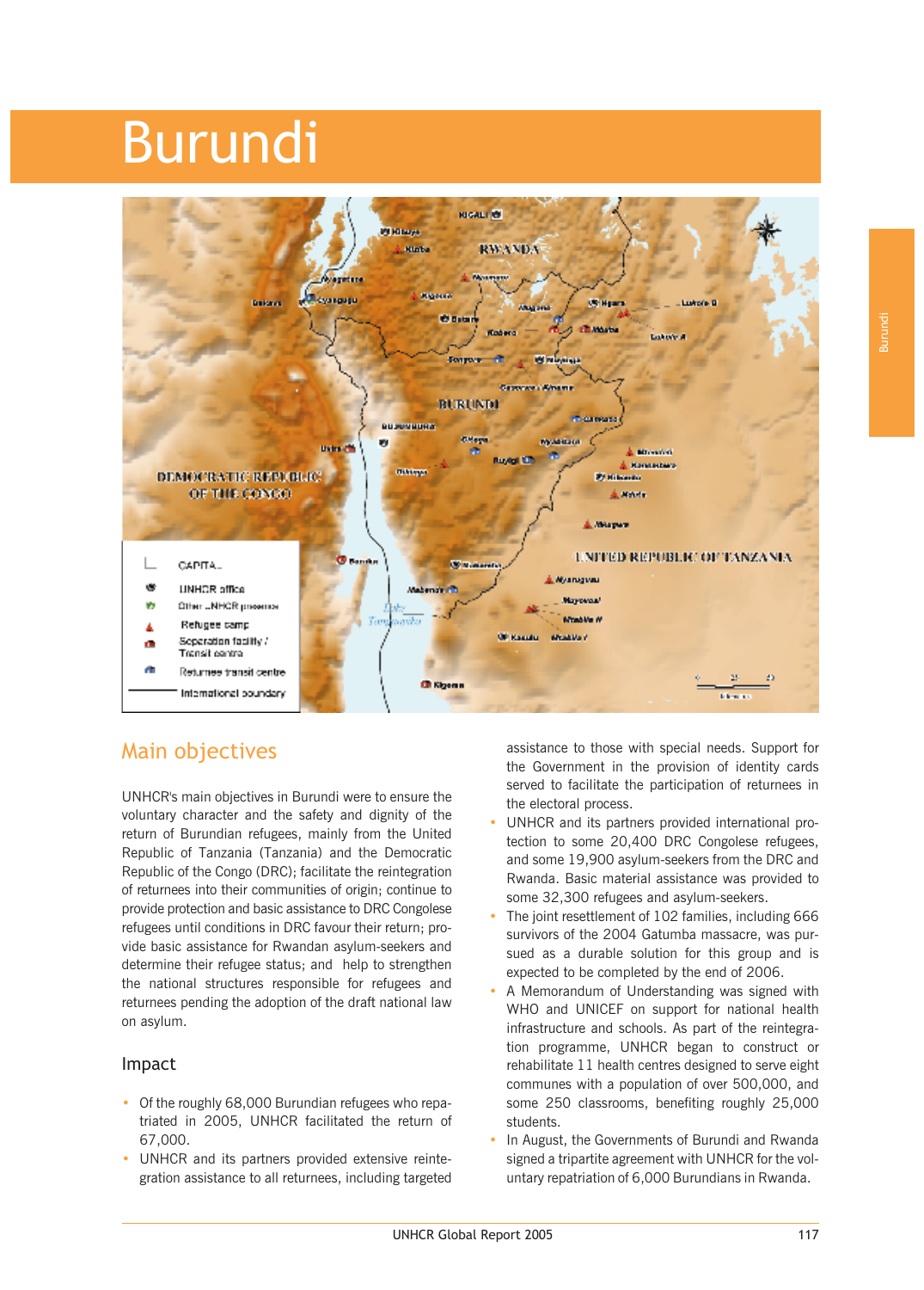# Working environment

# The context

After a decade of civil war, democratic elections were held in Burundi from June to August 2005. The end of the transitional process was marked by the inauguration in late August 2005 of President Pierre Nkurunziza, leader of the former Hutu rebel movement CNDD-FDD *(Forces de Défense de la Démocratie – Conseil National pour la Défense de la Démocratie)*. President Nkurunziza has since formed a Government with balanced ethnic representation.

Insecurity was caused by continued fighting between the Government and the last remaining rebel group, the *Parti pour la Libération du Peuple Hutu – Front National de Libération* (FNL). Human rights violations remained a key concern. Overall, however, the security situation improved somewhat over the course of the year, giving UNHCR better access to some parts of the country. The reduction in the number of troops of the United Nations peacekeeping operation in Burundi (ONUB) by 40 per cent in December 2005, as requested by the Government, progressed smoothly, although the move was judged premature by many national and international observers. Since then, ONUB's revised mandate includes border patrols, including along Lake Tanganyika, and support to UNHCR's and WFP's humanitarian operations.

In 2005, almost 17,000 former rebels and combatants, including some 500 women and 3,000 child soldiers, were demobilized.

# **Constraints**

The lingering threat of FNL activities in the eastern provinces of Bujumbura-rural, Cibitoke and Bubanza prevented UNHCR from facilitating most returns to these areas. Another constraint was the persistent drought towards the end of 2005, especially in the northern part of the country. The lack of food caused some 6,000 Burundians to move to Tanzania and a further 3,700 to of Burundians who had returned earlier in the year. Consequently, the flow of returnees from Tanzania to Burundi slowed down considerably (from 16,000 in August, down to 1,250 in December). move to Rwanda. This cast a shadow on the reintegration

Those refugees who had fled the country in 1972, and who had been displaced several times since then, faced much greater reintegration problems upon return than those who fled Burundi from 1993 to 1996. For both groups, a primary concern was access to and/or recovery of land and property, but the so-called "1972 refugees" reported more difficulties.

In June, some 5,000 Rwandan asylum-seekers from Burundi were expelled after an agreement between the Governments of Burundi and Rwanda. Shortly after this incident, Rwandans started to re-enter Burundi, and at the end of 2005 the number of Rwandan asylum-seekers in Burundi was estimated at 8,700.

The political future of Burundi is closely tied to the overall situation in the Great Lakes region, especially the volatile security environment in eastern DRC. In November and December, UNHCR registered 800 new refugees from eastern DRC in refugee camps in Burundi.

# Funding

UNHCR's operations in Burundi focused on two projects: 1) assistance and protection to refugees in Burundi as part of the Annual Programme; and 2) return and reintegration assistance to Burundian refugees launched as a Supplementary Appeal. The former was fully funded, but the latter experienced a significant funding shortfall towards the end of the year. As a result, the number of schools and health centres to be constructed had to be reduced from 49 to 44 and from 14 to 11 respectively. In addition, some unroofed houses were covered with plastic sheeting pending the resumption of construction activities in 2006. When alerted in October 2005 to the funding level of less than 48 per cent, donors responded generously and brought the final level to 71 per cent.

| Persons of concern    |                      |                            |                                  |                          |                      |  |  |  |  |
|-----------------------|----------------------|----------------------------|----------------------------------|--------------------------|----------------------|--|--|--|--|
| Type of<br>population | Origin               | <b>Total in</b><br>country | Of whom<br><b>UNHCR</b> assisted | Per cent<br>female       | Per cent<br>under 18 |  |  |  |  |
| <b>Returnees</b>      | <b>From Tanzania</b> | 62,300                     | 61,800                           | $\overline{a}$           |                      |  |  |  |  |
|                       | From Rwanda          | 4,600                      | 4,600                            | $\overline{a}$           |                      |  |  |  |  |
|                       | From DRC             | 1,000                      | 600                              | $\overline{\phantom{a}}$ |                      |  |  |  |  |
| Refugees              | <b>DRC</b>           | 20,400                     | 18,000                           | 53                       | 67                   |  |  |  |  |
| <b>IDPs</b>           |                      | 11,500                     | $\overline{\phantom{a}}$         | $\overline{a}$           |                      |  |  |  |  |
| Asylum-seekers        | DRC                  | 11,200                     | 5,700                            | $\overline{\phantom{a}}$ |                      |  |  |  |  |
|                       | Rwanda               | 8,700                      | 8,600                            | $\overline{\phantom{a}}$ |                      |  |  |  |  |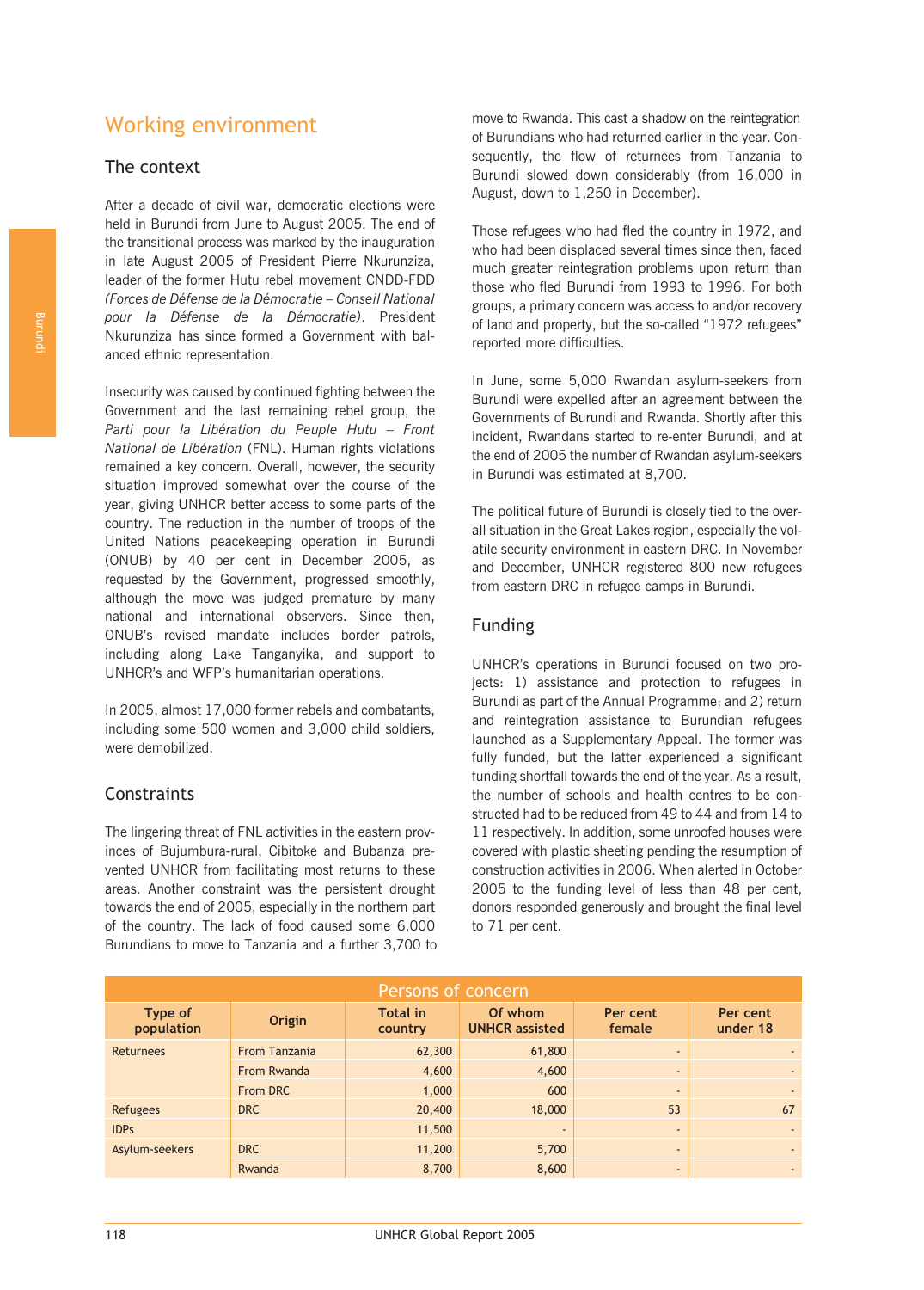

A family of Rwandan asylum-seekers sheltered at Songore transit centre. In 2005, thousands of asylum-seekers arrived in Burundi and received assistance from UNHCR. *UNHCR / C.-L. Grayson*

# Achievements and impact

## Protection and solutions

Generally, returnees faced the same socio-economic constraints as the local population. In most cases, returnees were not subject to discrimination or any threat to their personal safety. However, recovering land and property was a serious concern, especially for those returnees who had fled Burundi in 1972. Returnees benefited from a package of non-food items and a three-month food ration, provided by WFP, and were transported from the camps to their communities of origin by UNHCR. Those with special needs received particular attention.

In 2005, Burundi generously hosted over 40,000 refugees and asylum-seekers. Overall, the rights of refugees and asylum-seekers were respected, although there were instances of arrest and arbitrary detention. Recognized refugees from the age of 16 years onwards received a refugee identity card, guaranteeing their freedom of movement. There were some delays in the distribution of these cards during the reporting period. UNHCR protested at the highest levels when the Government of Burundi, in agreement with the Rwandan Government, forcibly repatriated some 5,000 Rwandan asylum-seekers in June 2005. It should be noted that the Office was in several cases denied access to detainees. As a result of UNHCR's interventions, the Government of Burundi agreed to allow refugee status determination for new arrivals after this incident.

Durable solutions for Congolese refugees included the resettlement of several people on protection and medical grounds, the processing of the group resettlement request of the survivors of the Gatumba massacre and a few requests for voluntary repatriation to the DRC.

Participatory assessments with different groups of concern marked the start of the age, gender and diversity mainstreaming exercise in Burundi during the last quarter of 2005. The results will be used for the planning of activities in 2007 to better address the needs of these groups.

In the context of the High Commissioner's Five Commitments to Refugee Women, women were encouraged to participate in camp management, and in food and non-food item distribution committees. During 2005, the participation of women in most of these committees reached 50 per cent. All refugee women received sanitary and hygienic materials, and UNHCR assisted survivors of sexual and gender-based violence, ensuring that cases were referred and received specialized attention. Operational partners and UNHCR protection and community service staff continued to combat sexual and gender-based violence through awareness-raising.

## Activities and assistance

#### **Refugees**

"Project Profile" software was used to register the refugee Birth certificates were provided free of charge to refugee children. to conduct a verification operation for urban refugees. population sheltered in Gasorwe and Gihinga camps and

**Community services:** All camp-based refugee women between 13 and 49 years of age received sanitary mateuted. More than 10,000 people participated in community sensitization campaigns and more than 15,000 in recreational activities and sports events. rials; and a total of 5,300 square metres of cloth was distrib-

**Domestic needs and household support:** In the camps, basic non-food items were distributed to the refugees every six months, or more frequently if necessary.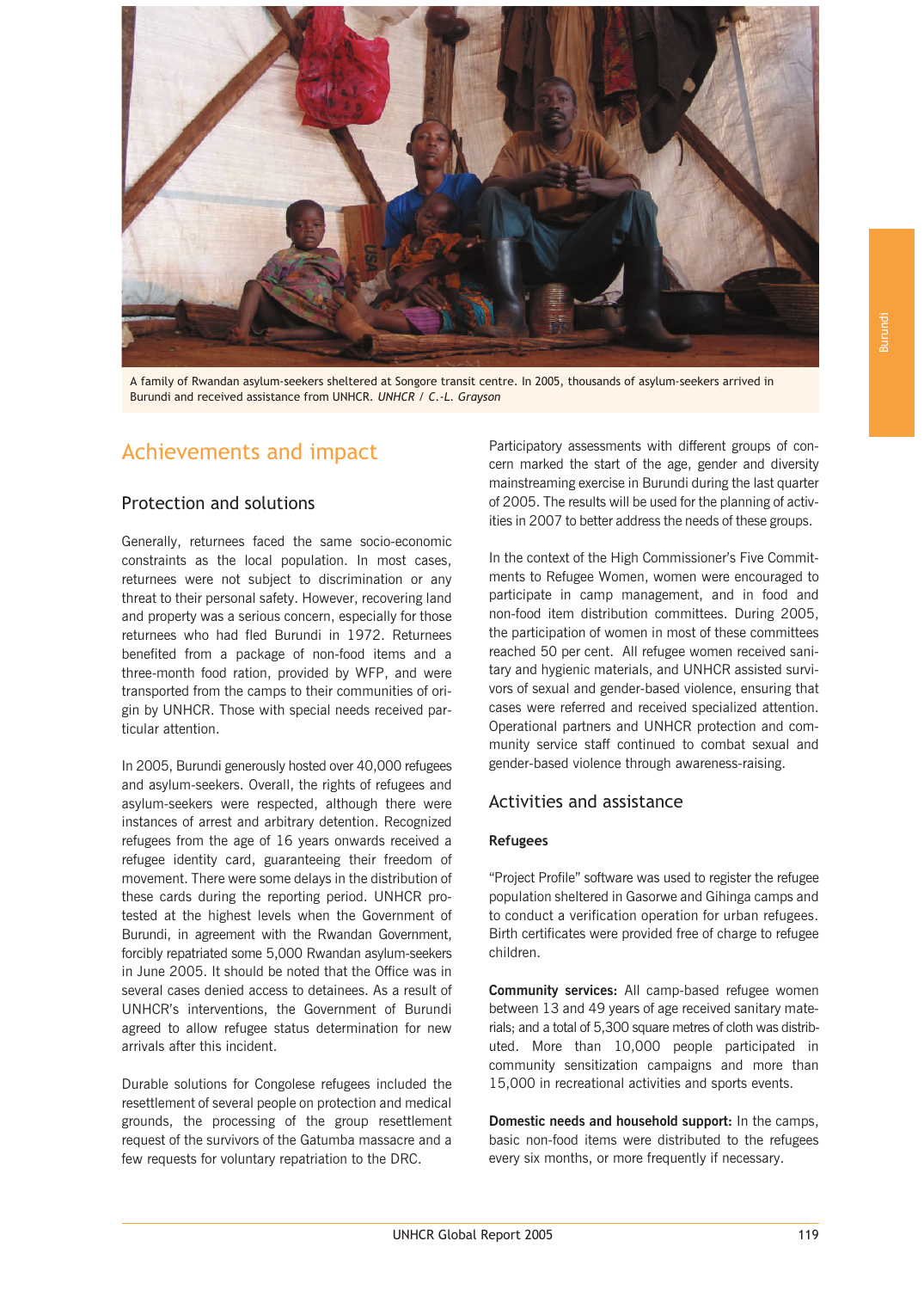**Education:** More than 2,100 refugee children attended school (1,500 in Gasorwe and 600 in Gihinga), while literacy courses were provided to 100 adults. Camp-based Congolese refugees were able to take the DRC's national exam at the *Ecole Congolaise de Bujumbura*. The success rate in the national exams was 72 per cent for primary schools.

**Food:** WFP provided food assistance to the refugees in the two camps and the transit centre in Kinama, Bujumbura, achieving the standard of 2,100 kilocalories per day. WFP also showed flexibility in covering the needs of the Rwandan asylum-seekers.

**Health and nutrition:** In the refugee camps, HIV/AIDS information and sensitization workshops were run, especially in Gasorwe, which participates in the Great Lakes Initiative for Africa (GLIA). Under the GLIA initiative, refugees, returnees and host communities stand to benefit from improved HIV prevention and AIDS treatment programmes.

**Income generation:** In Gasorwe camp, around 70 households benefited from micro-projects, including bakeries and woodwork. Most of the beneficiaries were women with special needs, such as heads of household and widows.

**Sanitation:** One latrine was available for every 13 people in both camps, while 28 people shared one shower in Gasorwe and 13 in Gihinga camp.

**Shelter and infrastructures:** Construction of shelters in Gasorwe and Gihinga camps was finalized in the last quarter of 2005. Additional infrastructure will be required for new arrivals. With the rehabilitation work undertaken in Gasorwe camp, living conditions improved considerably.

**Water:** The supply of water to refugees complied with UNHCR standard of 20 litres per person per day in both camps.

#### **Returnees**

**Community services:** UNHCR assisted unaccompanied minors and provided additional assistance for returnees with special needs.

**Crop production:** UNHCR and FAO jointly provided seeds and fertilizer for 45,000 returnee households.

**Domestic needs and household support:** Returnees received a package containing household and kitchen items, mosquito nets, as well as building and sanitary materials, in order to facilitate their reintegration.

**Education:** In areas of major return, 44 primary schools were constructed and dilapidated classrooms were rehabilitated. Roughly 25,000 pupils benefited from 250 additional classrooms.

**Fisheries:** A pilot project was launched on World Refugee Day in June 2005 with the aim of offering loans to associations formed voluntarily by the Lake Tanganyika fishing community. The project's success led UNHCR to provide 15 associations with fishing kits consisting of a motorized patrol boat and two connected outrigger fishing boats which drag a net between them; 448 families benefited from this project.

**Food:** Returnees received a three-month food ration from WFP. Returnees living in host families were sometimes obliged to share food with their hosts, which resulted on occasion in three-month rations being eaten within six weeks. Discussions with WFP to give returnees a six-month ration were still ongoing by the end of 2005.

**Forestry:** To replace the wood used for the construction of 23,000 houses, more than 1.5 million tree seedlings were grown and distributed to local communities and authorities.

**Health and nutrition:** Returnees were – in principle – granted three months of free health care. In practice, health centres did not always observe this regulation. UNHCR, in a joint effort with UNICEF, WHO and UNFPA, began to rehabilitate 11 health centres to support national health infrastructures. Five were completed in 2005.

**Income generation:** 15,000 returnees benefited from micro-projects such as bakeries, sewing shops and woodwork (see also Fisheries, above).

**Legal assistance:** Access to land and property recovery were among the major problems faced by returnees. Two local partners provided legal assistance and mediation services to solve land and property conflicts.

**Operational support (to agencies):** To ensure the effective management of the return and reintegration operation, UNHCR supported 20 implementing partners (nine international NGOs, nine national NGOs and two governmental counterparts), mainly in the form of office equipment, salaries, vehicles and training.

**Shelter and infrastructure:** Some 23,000 individual houses were constructed by returnees with UNHCR's assistance in the form of roofing materials, doors and windows. This benefited almost 115,000 returnees, including 11,500 IDPs. According to the results of a gap analysis carried out in October 2005, a further 17,000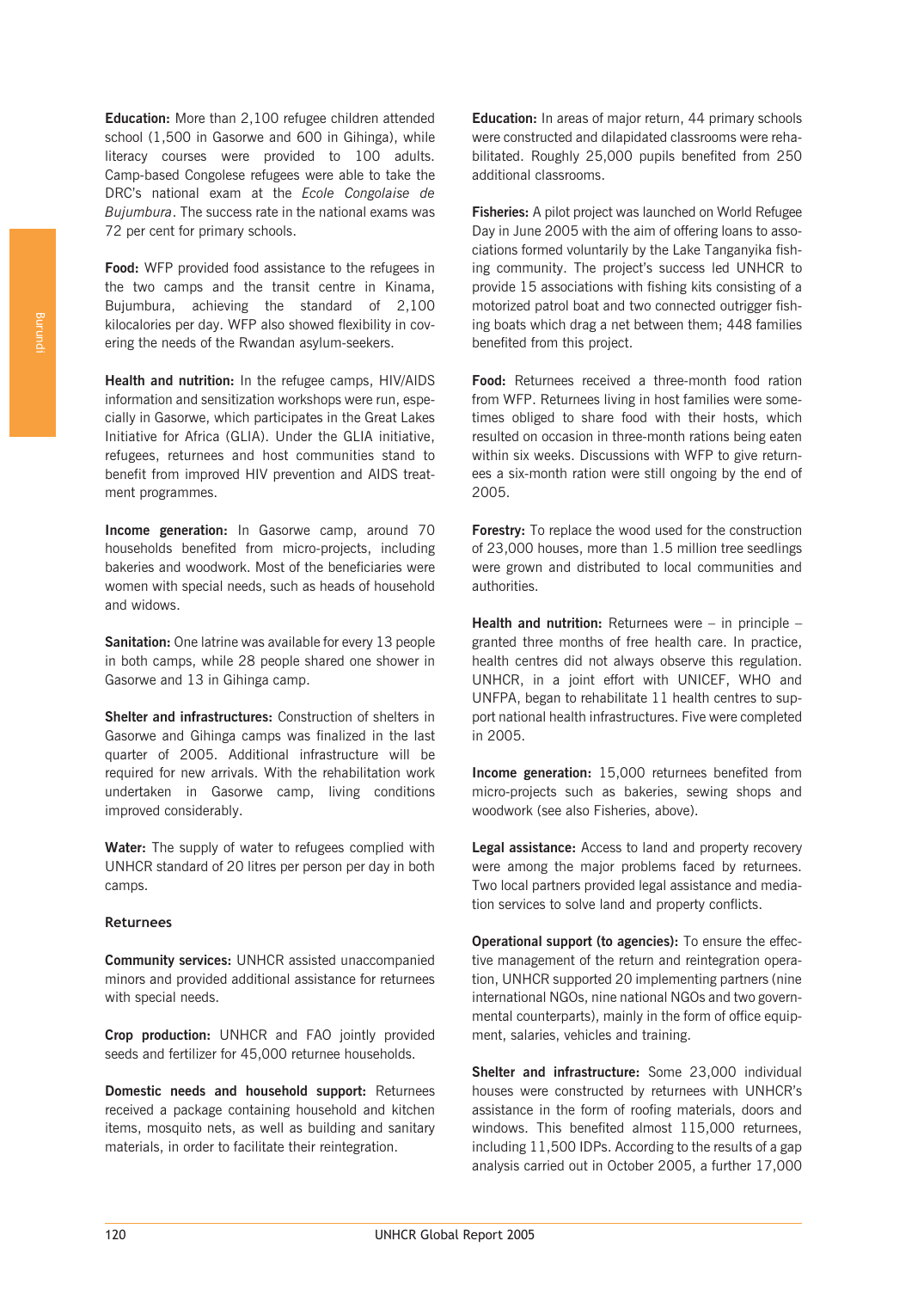returnee families were living in huts covered with plastic sheeting received from UNHCR upon their arrival.

**Transport and logistics:** Transport was provided for returnees from Tanzania, taking into account the requirements of those with special needs.

**Water:** In Ruyigi Province, two water tanks were installed in schools for the benefit of around 1,000 pupils. In order to provide clean water to health centres, 44 kilometres of water pipes were rehabilitated. In Cankuzo Province, a ten-kilometre water conveyance system was constructed for the benefit of 2,120 families (approximately 10,600 beneficiaries), and 40 water tanks were rehabilitated.

# Organization and implementation

#### Management

The main office in the capital Bujumbura coordinated UNHCR's activities in collaboration with a sub-office in Ruyigi and two field offices in Makamba and Muyinga. UNHCR's activities were undertaken by 192 members of staff, including 36 internationals, 144 nationals and 12 international UNVs.

#### Working with others

UNHCR collaborated closely with other UN agencies and concluded Memoranda of Understanding with WHO and UNICEF with the aim of strengthening national health structures and providing returnees with free access to health care during the first three months after their arrival. Other UN partners included ONUB, UNDP and the World Bank, as well as UNFPA (in the fight against HIV/AIDS), FAO (for seeds and agricultural tools), and WFP (for food distribution).

Twenty-five NGOs and government partners cooperated with UNHCR in different sectors. Information was regularly shared with donors and the media.

# Overall assessment

UNHCR provided international protection and humanitarian assistance to some 32,300 refugees and asylumseekers in Burundi. A verification exercise allowed for the registration of the refugee population sheltered in Gasorwe and Gihinga camps. Progress was made on HIV/AIDS prevention through information and sensitization campaigns as part of the GLIA framework.

UNHCR also facilitated the return of 67,000 Burundian refugees and provided reintegration assistance to all returnees. Due to financial constraints, the number of schools and health centres due to be constructed as part of the reintegration programme had to be reduced and some of the construction work had to be postponed to 2006. Unroofed houses were covered with plastic sheeting as construction activities, including the supply of roofing materials, were also suspended for lack of funds. As a result of consultations with donors it was agreed that UNHCR should gradually hand over reintegration activities to other UN agencies and development organizations.

# **Offices**

**Bujumbura** Makamba Muyinga Ruyigi

## Partners

#### **Government agencies**

*Ministère de l'intérieur et de la sécurité publique — Cartes Nationales d'Identité (CNI)*

*Police de l'Air, des Frontières et des Etrangers (PAFE) Ministère de la solidarité nationale, des droits de la personne humaine et du genre — Commission nationale de réhabilitation des sinistrés (CNRS)*

#### **NGOs**

*Action contre la faim* African Centre for the Constructive Resolution of Disputes African Community Resource Centre African Humanitarian Action *Association pour la Paix et le Développement Association des femmes juristes* Austrian Relief Programme Caritas *Centre pour l'autosuffisance et le développement intégré Comunità Impegno Servizio Volontariato Conseil pour l'éducation et le développement* International Catholic Migration Commission International Medical Corps International Rescue Committee Jesuit Refugee Services *Ligue Iteka Maison Shalom* Norwegian Refugee Council *Solidarités* Transcultural Psycho-social Organization World Outreach Initiative World Vision International **Others**

*Deutsche Gesellschaft für Technische Zusammenarbeit*